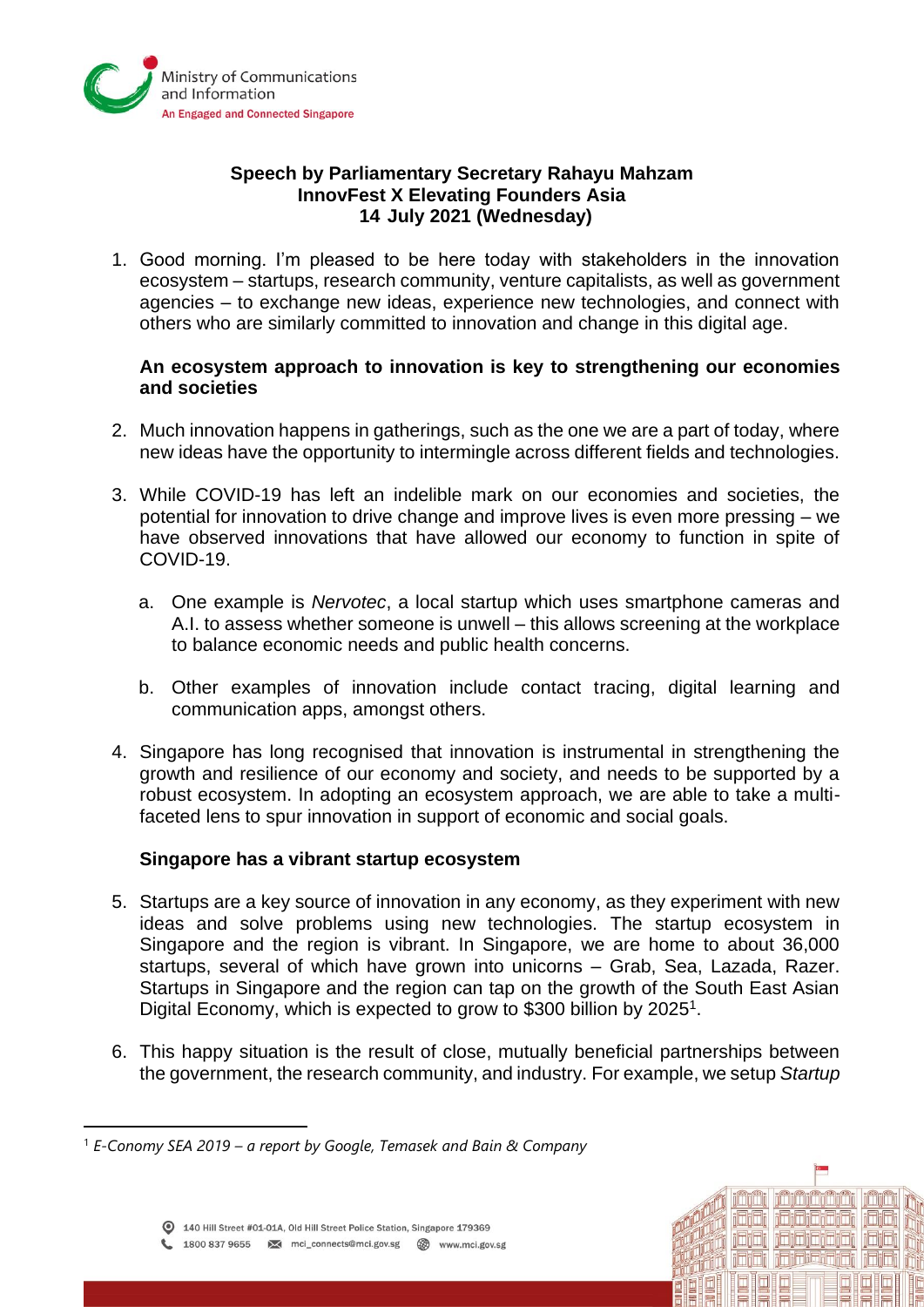*SG* in 2017 to connect people and companies, with opportunities. The *Startup SG*  network includes access to mentors, incubators, accelerators and many more.

7. NUS Enterprise, the co-organiser of *InnovFest x Elevating Founders Asia*, has also been instrumental in nurturing Singapore's startups with its BLOCK71 incubator. Once dubbed by The Economist as the "world's most tightly packed entrepreneurial ecosystem", BLOCK71 has now extended its reach with strategic partnerships in San Francisco, Jakarta, Bandung, Yogyakarta and Suzhou.

# **The government's role in supporting the innovation ecosystem for the economy**

- 8. The dynamism of global market trends means Singapore must keep prototyping and pivoting to encourage the growth of startups and their ideas.
- 9. In support of the research and innovation ecosystem, Singapore has committed to invest \$25 billion, or 1% of our GDP, over the next five years, under the Research, Innovation and Enterprise programme. A part of this budget will go towards accelerating the development and adoption of frontier digital technologies such as AI, cybersecurity, and trust technologies. As part of this effort, we will also help businesses, including startups, access new avenues of growth and accelerate timeto-market of their solutions. **I am confident that these collaborations will help anchor Singapore's position as a critical node for trusted digital innovation.**

# **Open Innovation Network (OIN) & Open Innovation Platform (OIP)**

- 10.The government also lends its support to the innovation ecosystem by bridging startup solutions to problem owners. Two ongoing initiatives include the Open Innovation Network (OIN – a collaboration between Enterprise Singapore and IMDA) – a gateway to the open innovation ecosystem in Singapore, and IMDA's Open Innovation Platform (**OIP**).
- 11.IMDA launches "innovation calls" on the OIP every few months the current *call #10*  will close on 30 July and **I would encourage the technology solvers among us to participate in these challenges**. Challenges stem from a wide variety of companies, such as MediaCorp, Amgen, Boustead and Wildlife Reserves Singapore.
- 12.The ecosystem also bridges our startups with overseas markets. Notable foreign companies such as Etisalat and Ferrero have submitted challenges on the OIP.
- 13.OIP has launched over 220 challenges with a pool of more than 11,000 technology solvers. There are more than 90 ongoing projects in development.

#### **Multi-stakeholder approach to innovation for society**

14.While innovation brings undeniable benefits, it also fuels disruption – which can be unsettling for many. There is a real risk of a divide emerging between the disrupters and disrupted, which puts vulnerable segments of society at a disadvantage.

زلازلازلازلازلاز زلازلاز

ididi idididididi

**问问 问问风句问**